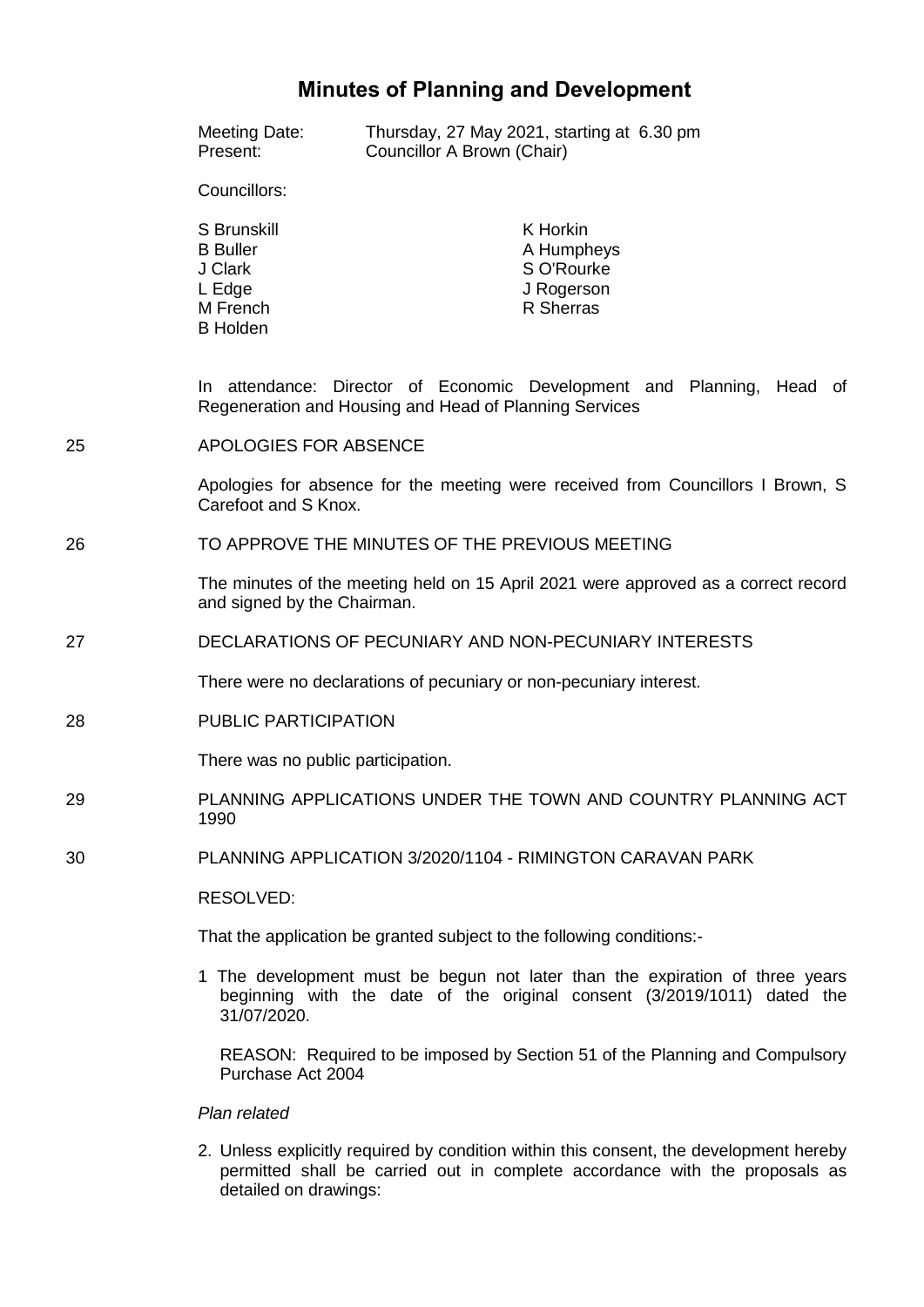Location Plan SK-RLP-001 Proposed Layout Plans SK-S-100A, SK-S-1.1A and SK-N-1.2A Landscaping Planting Plan RTP 700 Rev 0 and RTP 701 Rev 0 Caravan Elevation Plan RTP 081 Rev 0 Proposed Conservatory site Plan SK-RLP-CH.103 Proposed Store Building site block plan SK-RLP-SB.101A Proposed Conservatory Elevation Plan SK-RLP-CH.104 Proposed Store Building Elevation Plan SK-RLP-SB.100

REASON: For the avoidance of doubt and to clarify which plans are relevant to the consent.

### *Drainage*

3. The sustainable drainage scheme shall be implemented in accordance with the WYG Drainage Technical Note (dated 21 September 2020) and drawings 500-01 Rev A02 and 500-02 Rev A02 as submitted and approved in the Discharge of Condition application 3/2020/0781.

 REASON: To promote sustainable development, secure proper drainage and to manage the risk of flooding and pollution.

4. Foul and surface water shall be drained on separate systems.

REASON: To secure proper drainage and to manage the risk of flooding and pollution.

### *Highways*

5. For the full period of construction, facilities shall be available on site for the cleaning of the wheels of vehicles leaving the site and such equipment shall be used as necessary to prevent mud and stones being carried onto the highway. The roads adjacent to the site shall be mechanically swept as required during the full construction period.

REASON: To prevent stones and mud being carried onto the public highway to the detriment of road safety.

6. Demolition or construction works shall not take place outside 08:00 hours to 17:00 hours Mondays to Saturday and not on Sundays or Bank Holidays.

REASON: To protect the amenities of the nearby residents.

7. The development shall be carried out in accordance with the Construction Method Statement dated 7 August 2020 as submitted and approved in the Discharge of Condition application 3/2020/0781.

REASON: To protect existing road users in the interest of highway safety.

8. Notwithstanding the access details shown on the submitted plans Sk-S-100A there shall be no vehicular access to and from the site on to Rimington Lane with the exception of emergency purposes or for construction traffic purposes previously agreed in accordance with the construction phasing plan submitted in compliance with Condition 7.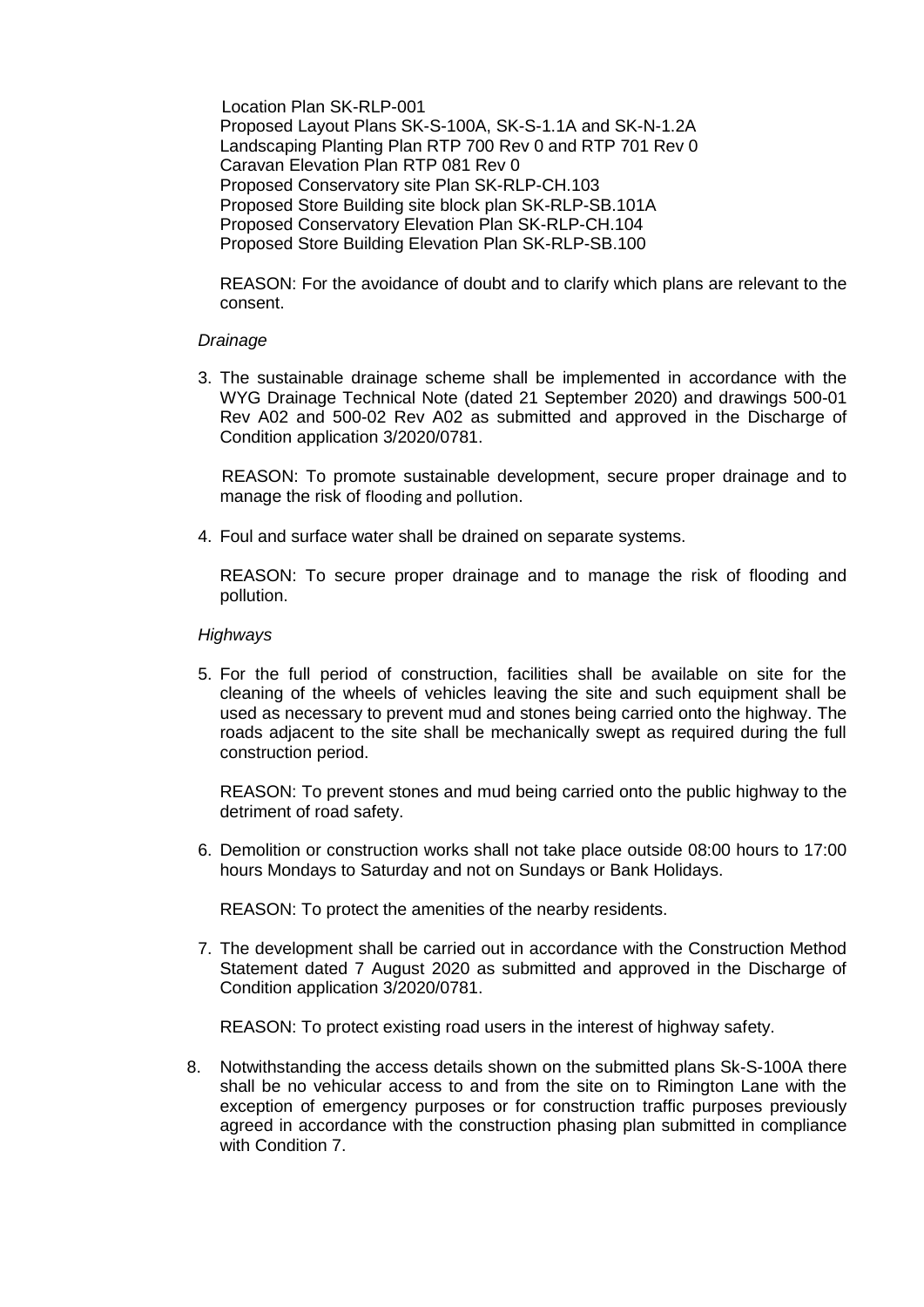Within one month of the commencement of the development full details of a gate or other form of enclosure shall be submitted to and approved in writing by the Local Planning Authority. The approved measure(s) shall be installed in accordance with the approved details prior to the first use of the caravans hereby approved

REASON: To protect existing road users in the interest of highway safety.

- 9. Within one month of the commencement of the development further details showing:
	- how adequate intervisibility between vehicles and pedestrians using the PROW3-36FP4 will be secured
	- full details of the surface materials of the crossing point
	- details of the future management and maintenance of this part of the site shall be submitted to and approved in writing by the Local Planning Authority.

The development thereafter shall be completed in accordance with the approved details prior to the first use of the caravans hereby approved and the area of land maintained in accordance with the approved details thereafter.

REASON: To protect existing road users in the interest of highway safety.

10.Prior to the first use of the caravans hereby permitted, three bat boxes shall be installed in accordance with the details set out in the Envirotech letter and plans dated 10 August 2020 as submitted and approved in the Discharge of Condition application 3/2020/0781.

REASON: To encourage and promote biodiversity.

11.Within three months of commencement of development on site, a scheme/timetable of phasing for the approved landscaping areas shown on Landscaping Planting Plan RTP 700 Rev 0 and RTP 701 Rev 0 shall have been submitted to and approved in writing by the Local Planning Authority.

The development shall be carried out in strict accordance with the duly approved timings and phasings and the areas which are landscaped shall be retained as landscaped areas thereafter.

Any trees or shrubs removed, dying, being severely damaged or becoming seriously diseased within five years of planting shall be replaced by trees or shrubs of similar size and species to those originally required to be planted.

REASON: To ensure the proposed landscaped areas are provided on a phase by phase basis in the interest of visual amenity.

12.Each caravan hereby approved shall not be used as a unit of permanent accommodation and shall be solely used for holiday accommodation and not be used at any time as sole or principal residence by any occupant.

The owner shall maintain a register of all guests of each unit of accommodation hereby approved at all times and shall be made available for inspection by the Local Planning Authority on request. For the avoidance of doubt the register shall contain: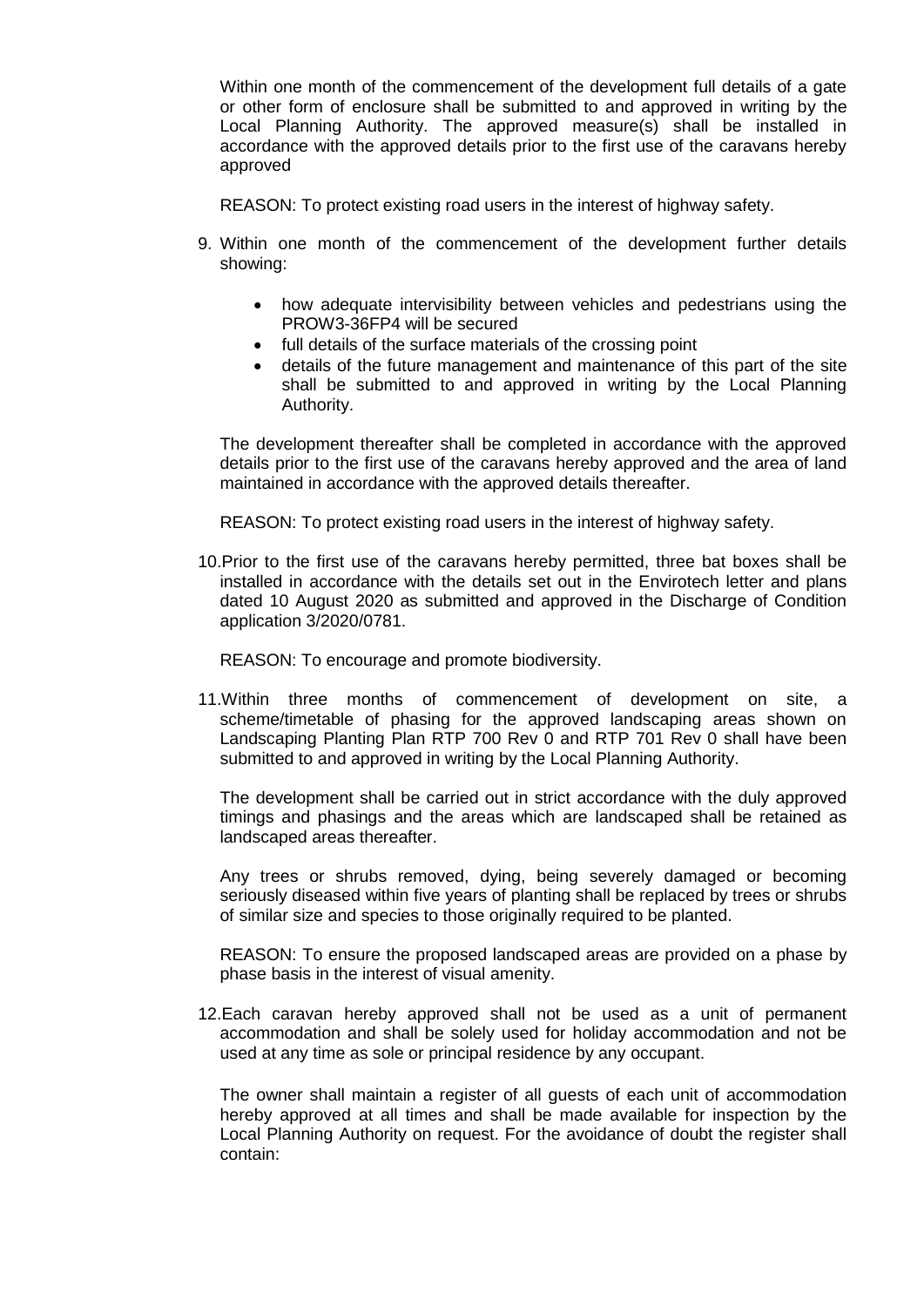- the name and address of the owner's permanent residence (where they pay Council tax and/ or are registered to vote and keep the majority of their possessions);
- the name and address (permanent residence) of main guest who made the booking together with dates of occupation.

For the avoidance of doubt permanence residence is where the owner/ guest pay Council tax and/or are registered to vote and keep the majority of their possessions.

REASON: The permission relates to the provision of holiday accommodation. The condition is necessary to define the scope of the permission hereby approved and to ensure that the development promotes sustainable tourism and contributes to the area's economy.

13.The extension to the facilities building, creation of new children's play area and storage building shall be constructed using the materials detailed in Steven Abbott Associates letter dated 18 August 2020 as submitted and approved in the Discharge of Condition application 3/2020/0781

REASON: To ensure that the materials used are visually appropriate to the locality.

14.The ground surfacing materials for the new children's play area and storage area shall be constructed using the materials detailed in Steven Abbott Associates letter dated 18 August 2020 as submitted and approved in the Discharge of Condition application 3/2020/0781

REASON: To ensure a satisfactory form of development in the interest of the visual amenity of the area.

15.Prior to the first use of the caravans hereby permitted a scheme showing dedicated electric vehicle charging points throughout the application site shall be submitted to and approved in writing by the Local Planning Authority. Thereafter, the electric vehicle charging points shall be provided in accordance with the approved scheme prior to the first use of the caravans hereby permitted.

REASON: To promote options for sustainable modes of transport within the site.

Additional informative:

1. The grant of planning permission does not entitle a developer to obstruct a right of way and any proposed stopping-up or diversion of a right of way should be the subject of an Order under the appropriate Act. Footpaths 4 and 5 are of particular relevance.

### 31 APPOINTMENT OF WORKING GROUPS 2021/22

The Chief Executive submitted a report outlining the working group under the remit of this committee and recommending that it be re-established for the 2021/22 municipal year.

RESOLVED THAT COMMITTEE:

Approve the continuance of the Local Development Plan working group with the following membership – Councillors A Brown, J Clark, R Sherras, L Edge, J Rogerson and M French.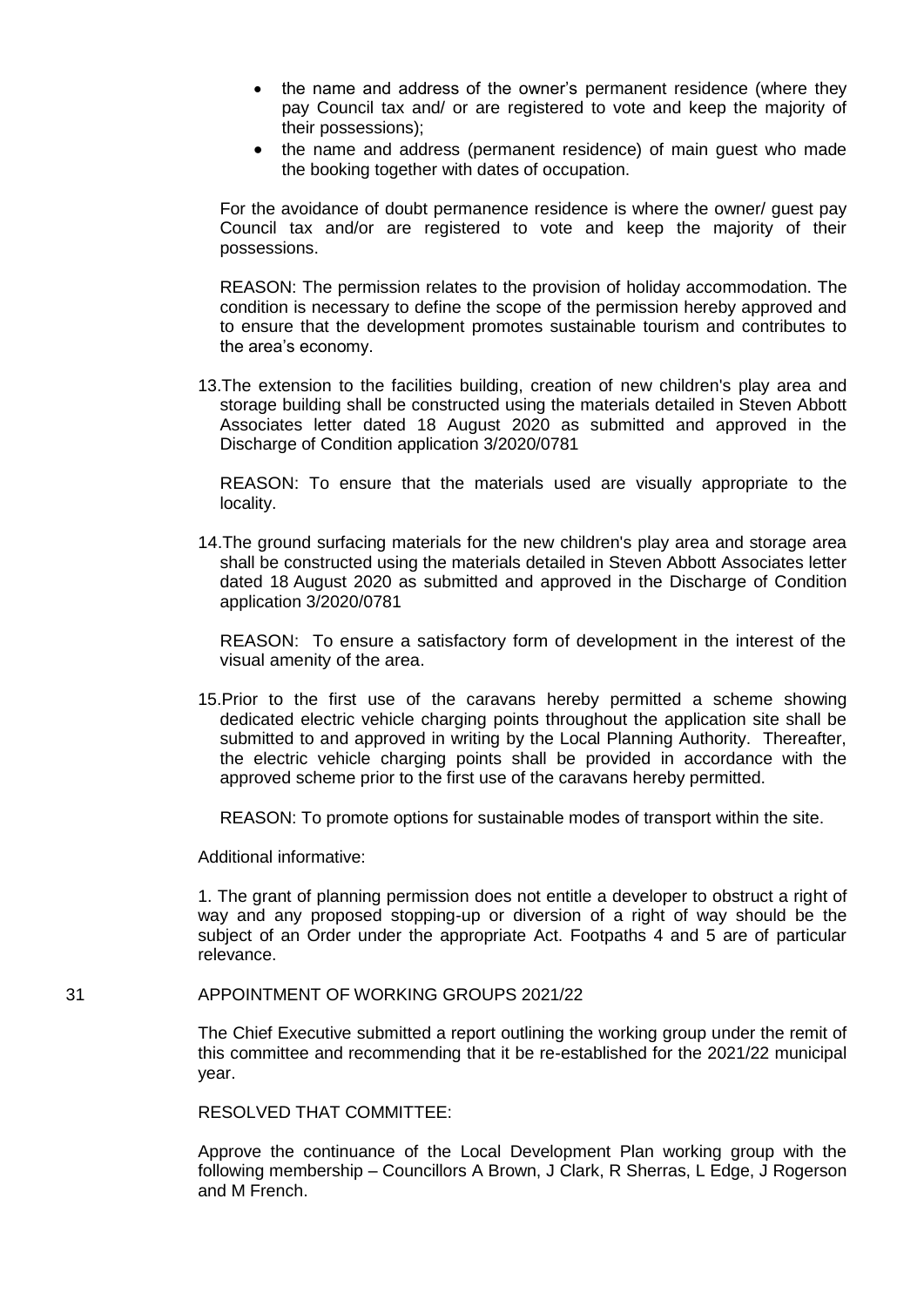#### 32 CHIPPING PLAYGROUND SECTION 106 MONIES

The Director of Economic Development and Planning submitted a report seeking authority to release Section 106 contributions to Chipping Parish Council to facilitate improvement works at the playground in Chipping.

The Section 106 monies were secured when planning permission was granted to redevelop Kirk Mill, Chipping in the sum of £23,598.72 to provide an off-site play area within the vicinity of the development. The contribution was split into three trigger points on occupation of a certain number of dwellings. To date 21 dwellings had been occupied and £10,619.42 had been received by the Council.

The playground in Chipping is managed and maintained by Chipping Parish Council, is in the vicinity of the new development and needed updating. Detailed quotes had been received and approved and an order placed.

### RESOLVED THAT COMMITTEE:

Authorise the payment of invoice(s) from Chipping Parish Council following the completion of play area improvements as set out in the report within 28 days of receipt, up to an amount of £10,619.42

### 33 HOUSING LAND EVIDENCE UPDATE

The Director of Economic Development and Planning submitted a report providing members with key information in relation to the updated Housing Land Availability Survey that had a base date of 30 March 2021; and to seek agreement to publish to undertake key stakeholder consultation in relation to this baseline survey.

Committee were reminded that the Council has a duty to ensure a five-year supply of deliverable housing land which should be identified at all points during any plan period. Current guidance emphasises that Local Authorities need to demonstrate that there is a reasonable prospect that housing sites are developable and deliverable within the next five years using robust and up to date evidence.

The Core Strategy was adopted in 2014 and was currently undergoing its five-year anniversary review. National Guidance dictates that the baseline for housing requirements should be based on the Government's standard methodology; the calculation for which is a baseline of 137 dwellings per annum. The relevant housing land supply set out in evidence is 14.2 years measured against the standard methodology. Monitored against the Core Strategy requirement for comparison the supply is 6.5 years which means the Council can demonstrate a 5-year supply of housing land and strategic housing requirements can be met.

However, it was reported that, one of the issues that had arisen was the availability of up-to-date evidence from landowners and developers to support the assumptions, so it was proposed that the document be published in draft form inviting comments from stakeholders on the evidence used and the assumptions made. The consultation period would be for four weeks to allow for comments after which it could be published in final form, subject to any technical amendments or adverse issues raised.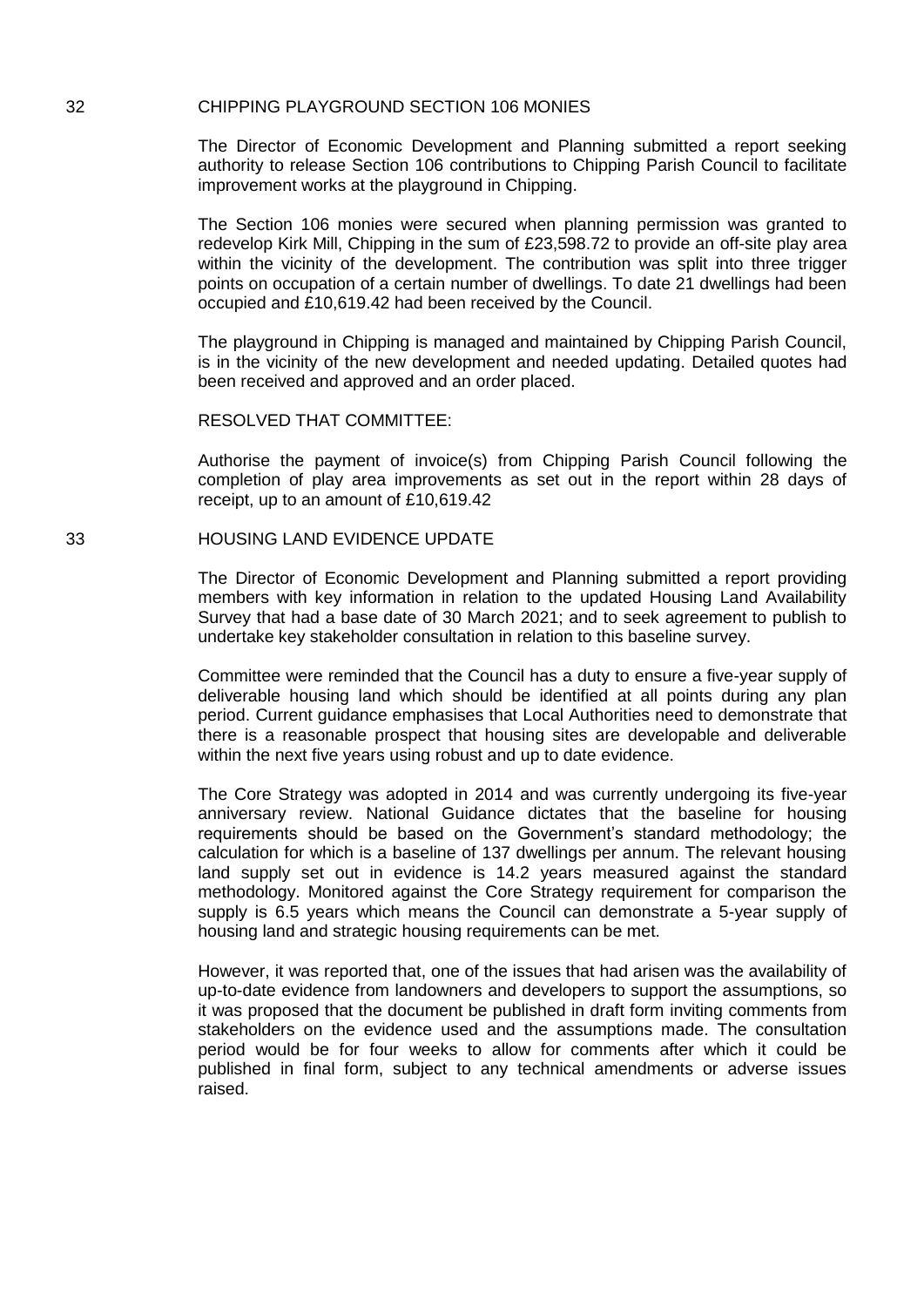### RESOLVED THAT COMMITTEE:

- 1. Note the information set out in the latest Housing Land Availability Study, endorse its publication and agree to publish the 5-year land supply statement for a period of four weeks stakeholder consultation;
- 2. Following the consultation period and subject to there being no issues that would warrant further consideration by members, in agreement with the Chair of this committee, that the document be published as the Council's baseline 5 year housing position; and
- 3. Authorise the Director of Economic Development and Planning to undertake such technical amendments as are deemed necessary.

### 34 VALIDATION CHECKLIST

The Director of Economic Development and Planning submitted a report for information on the 6-week consultation for the updated Validation Checklist pertaining to applications submitted to the Local Planning Authority.

The Council's Local List of validation requirements was not intended to be overly prescriptive and advised early pre-application discussions so that documents and plans and drawings would reflect the nature and scale of the development required to support the planning application could be identified.

Regard had been given to the two statutory tests set out in the Town and Country Planning Act 1990 in producing the final version of the Validation Checklist.

### 35 CAPITAL OUTTURN 2020/21

The Director of Resources submitted a report for information on the 2020/21 capital programme outturn for this committee.

Two capital schemes had been approved for this committee's revised capital programme totalling £61,870 in January 2021. Actual expenditure was £61,862 which was 99.99% of the revised estimate budget with both schemes being completed inyear.

#### 36 REPRESENTATIVES ON OUTSIDE BODIES 2021/22

The Chief Executive submitted a report for information on the outside bodies that come under the remit of this committee and the membership on those bodies.

### 37 APPEALS (IF ANY)

i) 3/2020/0725 – Land at 4 The Green, Osbaldeston – the use for which a certificate of lawful use or development is sought is "garaging, domestic curtilage, garden and orchard" – appeal dismissed.

ii) 3/2020/0859 – 29 & 30 Blackburn Road, Ribchester – condition 4 in dispute "This permission shall relate to the development as one entity and the extension shall be completed in accordance with the plan before any part of its occupied for residential purposes" – appeal allowed with a new condition.

iii) 3/2020/0300 – Braeside, York Lane, Langho – demolition of existing garage and the creation of a new accessible single storey dwelling within residential curtilage of Braeside – appeal dismissed.